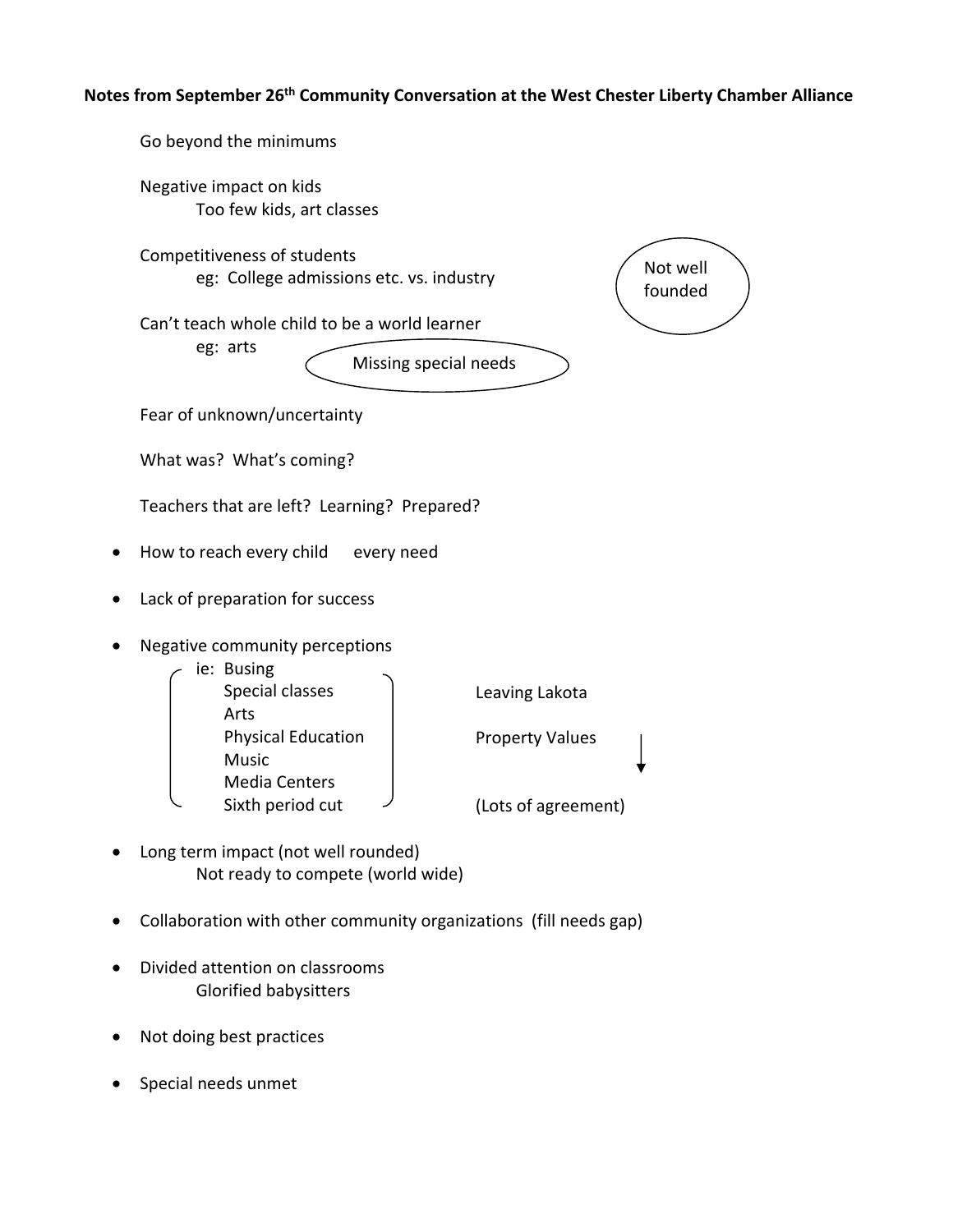- Knowing how to access
	- $\checkmark$  Testing  $\hat{e}$ :
	- $\checkmark$  Rights (IEP
	- $\checkmark$  Process  $\checkmark$  504
- $\blacktriangleright$  Finding parent advocate
- Parents fight with district too much "Have to find and fight for it…"
- Not enough resources for special needs (Good reputation in comparison)
- Defunded parent advocates (Schools don't show up) Parents, lawyers, etc.
- Need appreciation for parents
	- $\checkmark$  Volunteer options
	- $\checkmark$  Need follow-through; get involved in process
	- **Input →** Through Put → (Organized) Output
- Lack of Management? Administration? Resources?



Overall system

## **Headlines for Success A**

- Schools not enough "dropping the ball" Community needs to get involved
- Average kids Disconnect Not enough focus ‐3 tier education

- Accelerated
- The rest...



- + Honors/AP
- + Basic <
absoluted behind the Losing this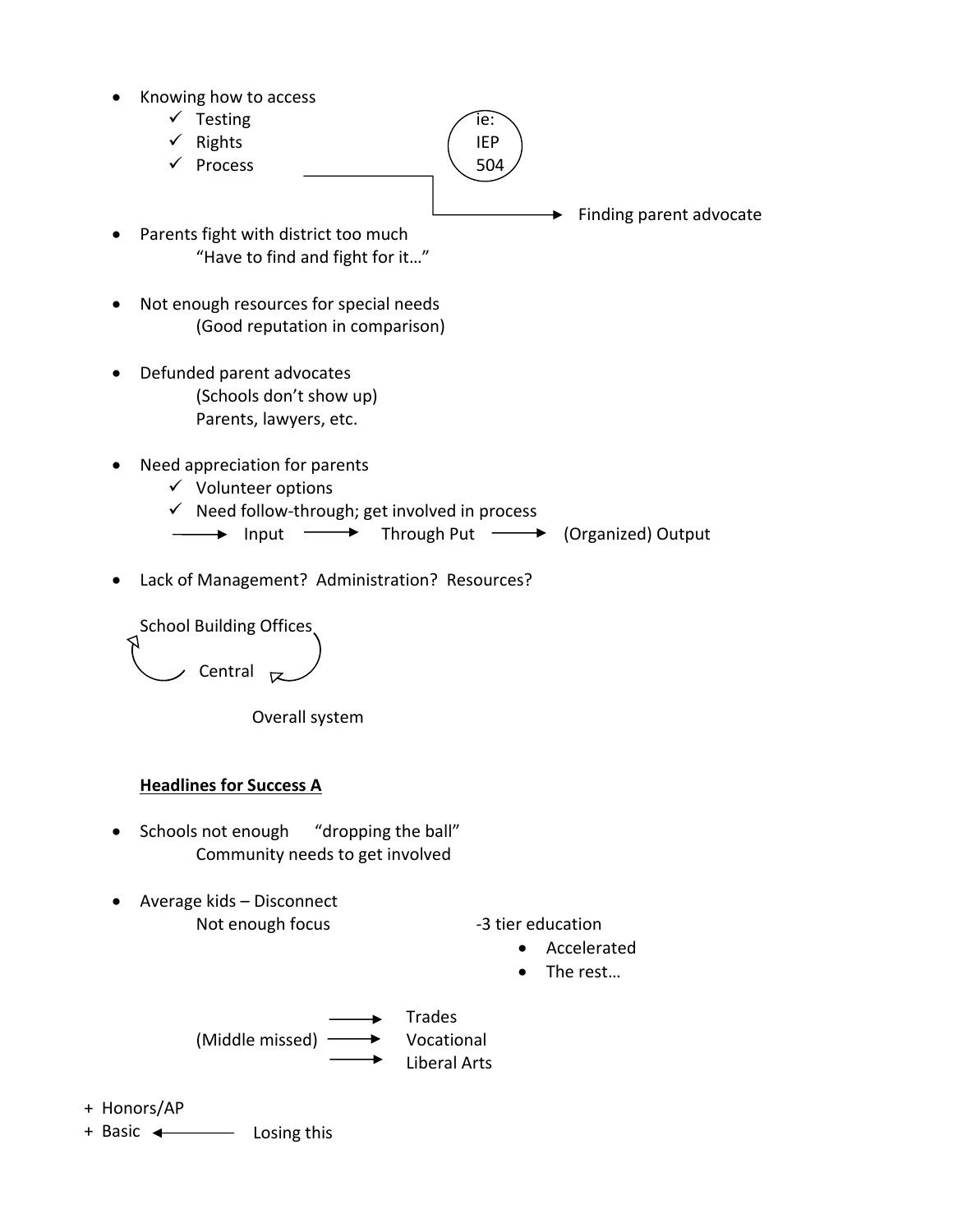+ IEP

- Losing well rounded education
- Lots lost….Nostalgic
- Embracing new, innovative learning  $(i$ e: Online, etc.)  $\sum$  Learning beyond the classroom!!!
- Match learning styles of youth (digital divide?)
- Leverage technology
	- \* Fairness
	- \* Access

## **Headlines for Success B**

- Reach entire community
- Individualized, tailored education
- Appropriate class size
- Relevance and application to life
- Facilitator not drill sergeants Point to resources
- Encourage and cheer on (mentors) even tough ones….

Beyond teachers – support them with community

- Leveraging teachers' different strengths (online?)
- New paradigms of teaching "Best of the Best"
- Higher Grade Lower Grade Word of mouth Teachers that inspire
- Keep quality teachers